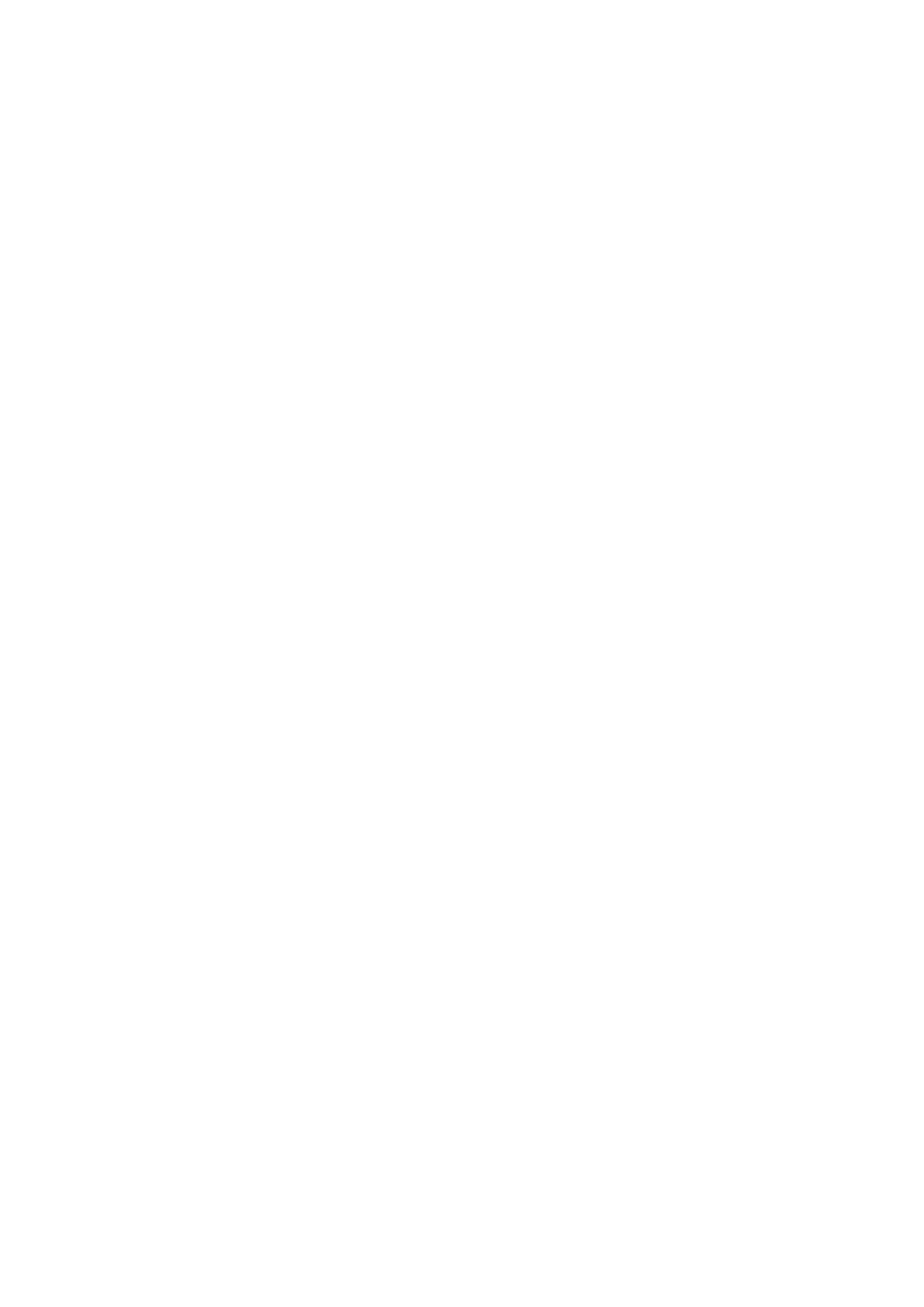## Standarder får världen att fungera

*SIS (Swedish Standards Institute) är en fristående ideell förening med medlemmar från både privat och offentlig sektor. Vi är en del av det europeiska och globala nätverk som utarbetar internationella standarder. Standarder är dokumenterad kunskap utvecklad av framstående aktörer inom industri, näringsliv och samhälle och befrämjar handel över gränser, bidrar till att processer och produkter blir säkrare samt effektiviserar din verksamhet.* 

#### **Delta och påverka**

Som medlem i SIS har du möjlighet att påverka framtida standarder inom ditt område på nationell, europeisk och global nivå. Du får samtidigt tillgång till tidig information om utvecklingen inom din bransch.

#### **Ta del av det färdiga arbetet**

Vi erbjuder våra kunder allt som rör standarder och deras tillämpning. Hos oss kan du köpa alla publikationer du behöver – allt från enskilda standarder, tekniska rapporter och standardpaket till handböcker och onlinetjänster. Genom vår webbtjänst e-nav får du tillgång till ett lättnavigerat bibliotek där alla standarder som är aktuella för ditt företag finns tillgängliga. Standarder och handböcker är källor till kunskap. Vi säljer dem.

#### **Utveckla din kompetens och lyckas bättre i ditt arbete**

Hos SIS kan du gå öppna eller företagsinterna utbildningar kring innehåll och tillämpning av standarder. Genom vår närhet till den internationella utvecklingen och ISO får du rätt kunskap i rätt tid, direkt från källan. Med vår kunskap om standarders möjligheter hjälper vi våra kunder att skapa verklig nytta och lönsamhet i sina verksamheter.

**Vill du veta mer om SIS eller hur standarder kan effektivisera din verksamhet är du välkommen in på www.sis.se eller ta kontakt med oss på tel 08-555 523 00.**

## Standards make the world go round

*SIS (Swedish Standards Institute) is an independent non-profit organisation with members from both the private and public sectors. We are part of the European and global network that draws up international standards. Standards consist of documented knowledge developed by prominent actors within the industry, business world and society. They promote cross-border trade, they help to make processes and products safer and they streamline your organisation.*

#### **Take part and have influence**

As a member of SIS you will have the possibility to participate in standardization activities on national, European and global level. The membership in SIS will give you the opportunity to influence future standards and gain access to early stage information about developments within your field.

#### **Get to know the finished work**

We offer our customers everything in connection with standards and their application. You can purchase all the publications you need from us - everything from individual standards, technical reports and standard packages through to manuals and online services. Our web service e-nav gives you access to an easy-to-navigate library where all standards that are relevant to your company are available. Standards and manuals are sources of knowledge. We sell them.

#### **Increase understanding and improve perception**

With SIS you can undergo either shared or in-house training in the content and application of standards. Thanks to our proximity to international development and ISO you receive the right knowledge at the right time, direct from the source. With our knowledge about the potential of standards, we assist our customers in creating tangible benefit and profitability in their organisations.

**If you want to know more about SIS, or how standards can streamline your organisation, please visit www.sis.se or contact us on phone +46 (0)8-555 523 00**



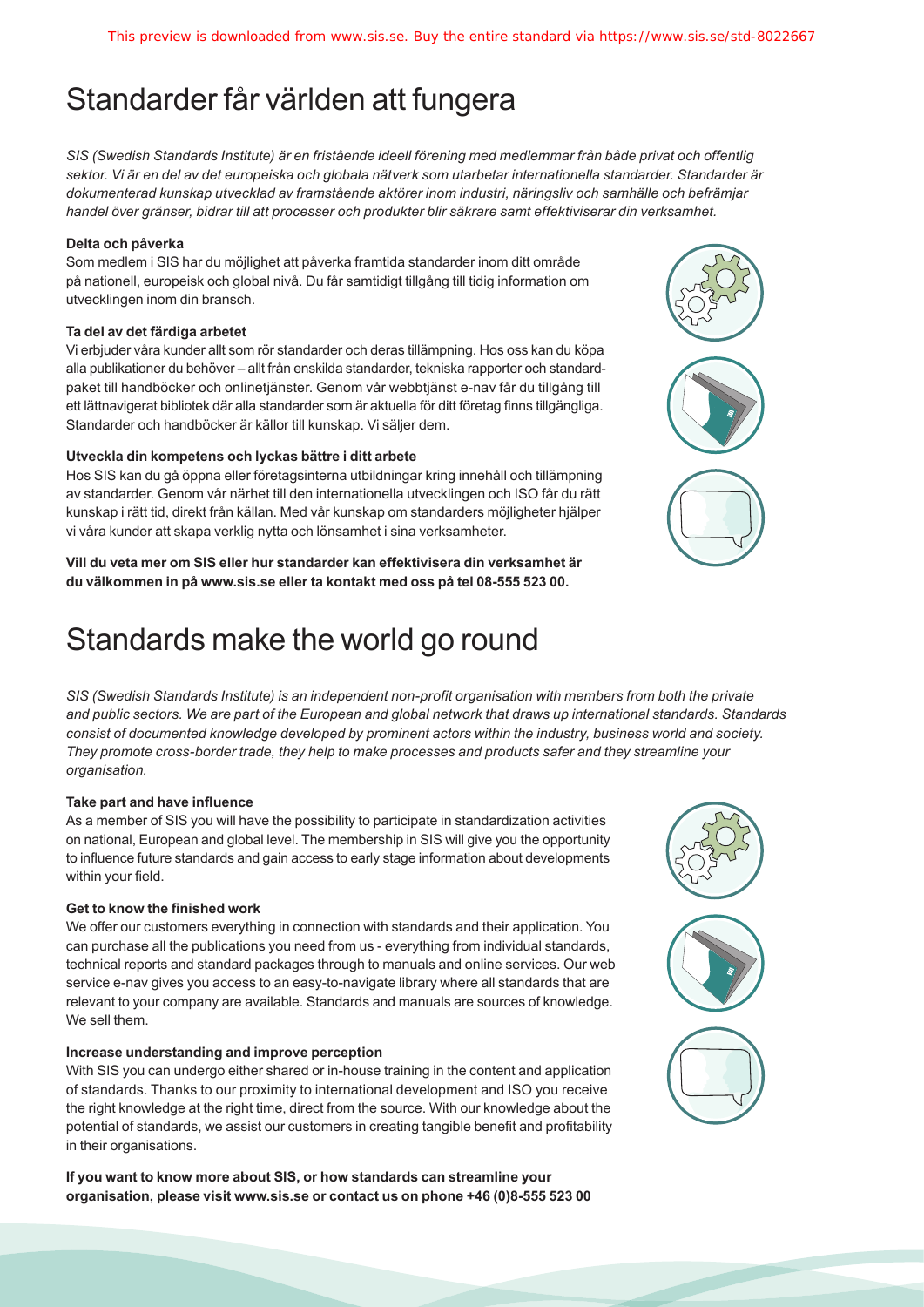Den internationella standarden ISO 19104:2016 gäller som svensk standard. Detta dokument innehåller den officiella engelska versionen av ISO 19104:2016.

The International Standard ISO 19104:2016 has the status of a Swedish Standard. This document contains the official English version of ISO 19104:2016.

© Copyright / Upphovsrätten till denna produkt tillhör SIS, Swedish Standards Institute, Stockholm, Sverige. Användningen av denna produkt regleras av slutanvändarlicensen som återfinns i denna produkt, se standardens sista sidor.

© Copyright SIS, Swedish Standards Institute, Stockholm, Sweden. All rights reserved. The use of this product is governed by the end-user licence for this product. You will find the licence in the end of this document.

*Upplysningar om sakinnehållet i standarden lämnas av SIS, Swedish Standards Institute, telefon 08-555 520 00. Standarder kan beställas hos SIS Förlag AB som även lämnar allmänna upplysningar om svensk och utländsk standard.*

*Information about the content of the standard is available from the Swedish Standards Institute (SIS), telephone +46 8 555 520 00. Standards may be ordered from SIS Förlag AB, who can also provide general information about Swedish and foreign standards.*

Denna standard är framtagen av kommittén för Geodata, SIS / TK 323.

Har du synpunkter på innehållet i den här standarden, vill du delta i ett kommande revideringsarbete eller vara med och ta fram andra standarder inom området? Gå in på www.sis.se - där hittar du mer information.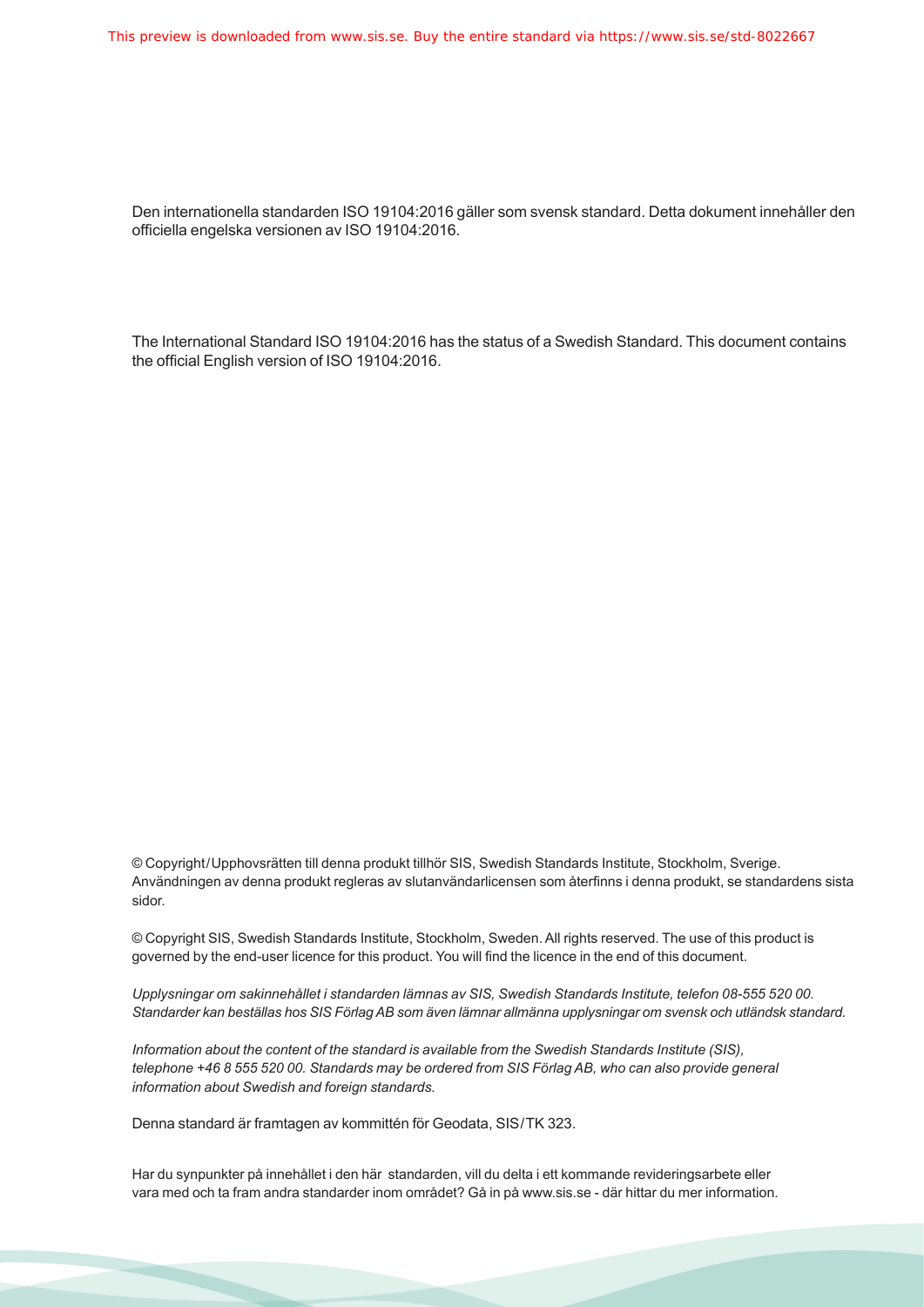This preview is downloaded from www.sis.se. Buy the entire standard via https://www.sis.se/std-8022667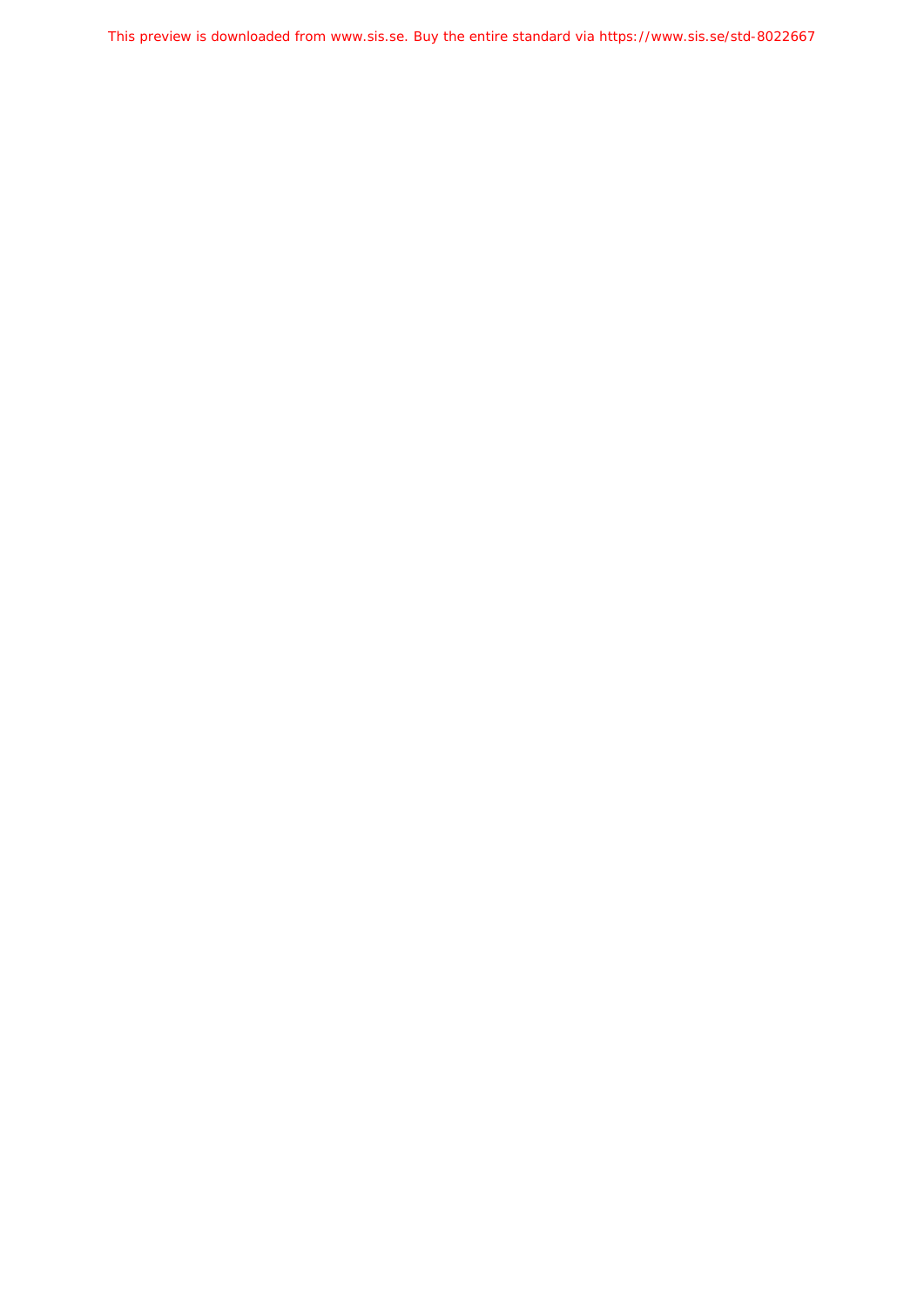| <b>Contents</b> |
|-----------------|
|-----------------|

|   |                                                                                                                                                                                                                                                                                              | $\textbf{For} \textbf{word} \textit{}{}\textit{}{}\textit{}{}\textit{}{}\textit{}{}\textit{}{}\textit{}{}\textit{}{}\textit{}{}\textit{}{}\textit{}{}\textit{}{}\textit{}{}\textit{}{}\textit{}{}\textit{}{}\textit{}{}\textit{}{}\textit{}{}\textit{}{}\textit{}{}\textit{}{}\textit{}{}\textit{}{}\textit{}{}\textit{}{}\textit{}{}\textit{}{}\textit{}{}\textit{$ |  |  |  |  |  |
|---|----------------------------------------------------------------------------------------------------------------------------------------------------------------------------------------------------------------------------------------------------------------------------------------------|----------------------------------------------------------------------------------------------------------------------------------------------------------------------------------------------------------------------------------------------------------------------------------------------------------------------------------------------------------------------|--|--|--|--|--|
|   |                                                                                                                                                                                                                                                                                              |                                                                                                                                                                                                                                                                                                                                                                      |  |  |  |  |  |
| 1 |                                                                                                                                                                                                                                                                                              |                                                                                                                                                                                                                                                                                                                                                                      |  |  |  |  |  |
| 2 | $Conformance ________ ________ ________ ________ ________ ________ ________ ________ ________ ________ ________ ________ ________ ________ ________ ________ ________ ________ ________ ________ ________ ________ ________ ________ ________ ________ ________ ________ ________ ________ $ |                                                                                                                                                                                                                                                                                                                                                                      |  |  |  |  |  |
|   | 2.1                                                                                                                                                                                                                                                                                          |                                                                                                                                                                                                                                                                                                                                                                      |  |  |  |  |  |
|   | 2.2                                                                                                                                                                                                                                                                                          |                                                                                                                                                                                                                                                                                                                                                                      |  |  |  |  |  |
|   |                                                                                                                                                                                                                                                                                              | 2.2.1                                                                                                                                                                                                                                                                                                                                                                |  |  |  |  |  |
|   |                                                                                                                                                                                                                                                                                              | 2.2.2                                                                                                                                                                                                                                                                                                                                                                |  |  |  |  |  |
|   |                                                                                                                                                                                                                                                                                              | 2.2.3                                                                                                                                                                                                                                                                                                                                                                |  |  |  |  |  |
|   |                                                                                                                                                                                                                                                                                              | 2.2.4                                                                                                                                                                                                                                                                                                                                                                |  |  |  |  |  |
|   |                                                                                                                                                                                                                                                                                              | 2.2.5                                                                                                                                                                                                                                                                                                                                                                |  |  |  |  |  |
|   |                                                                                                                                                                                                                                                                                              | 2.2.6                                                                                                                                                                                                                                                                                                                                                                |  |  |  |  |  |
|   |                                                                                                                                                                                                                                                                                              | 2.3                                                                                                                                                                                                                                                                                                                                                                  |  |  |  |  |  |
|   |                                                                                                                                                                                                                                                                                              | 2.3.1<br>2.3.2                                                                                                                                                                                                                                                                                                                                                       |  |  |  |  |  |
|   |                                                                                                                                                                                                                                                                                              | 2.3.3                                                                                                                                                                                                                                                                                                                                                                |  |  |  |  |  |
|   |                                                                                                                                                                                                                                                                                              | 2.3.4                                                                                                                                                                                                                                                                                                                                                                |  |  |  |  |  |
|   |                                                                                                                                                                                                                                                                                              | 2.3.5                                                                                                                                                                                                                                                                                                                                                                |  |  |  |  |  |
|   |                                                                                                                                                                                                                                                                                              |                                                                                                                                                                                                                                                                                                                                                                      |  |  |  |  |  |
| 3 |                                                                                                                                                                                                                                                                                              |                                                                                                                                                                                                                                                                                                                                                                      |  |  |  |  |  |
| 4 |                                                                                                                                                                                                                                                                                              |                                                                                                                                                                                                                                                                                                                                                                      |  |  |  |  |  |
| 5 |                                                                                                                                                                                                                                                                                              |                                                                                                                                                                                                                                                                                                                                                                      |  |  |  |  |  |
| 6 |                                                                                                                                                                                                                                                                                              |                                                                                                                                                                                                                                                                                                                                                                      |  |  |  |  |  |
|   |                                                                                                                                                                                                                                                                                              |                                                                                                                                                                                                                                                                                                                                                                      |  |  |  |  |  |
| 7 | 7.1                                                                                                                                                                                                                                                                                          |                                                                                                                                                                                                                                                                                                                                                                      |  |  |  |  |  |
|   |                                                                                                                                                                                                                                                                                              |                                                                                                                                                                                                                                                                                                                                                                      |  |  |  |  |  |
|   | 7.3                                                                                                                                                                                                                                                                                          | 7.2                                                                                                                                                                                                                                                                                                                                                                  |  |  |  |  |  |
|   | 7.4                                                                                                                                                                                                                                                                                          |                                                                                                                                                                                                                                                                                                                                                                      |  |  |  |  |  |
|   | 7.5                                                                                                                                                                                                                                                                                          |                                                                                                                                                                                                                                                                                                                                                                      |  |  |  |  |  |
| 8 |                                                                                                                                                                                                                                                                                              |                                                                                                                                                                                                                                                                                                                                                                      |  |  |  |  |  |
|   | 8.1                                                                                                                                                                                                                                                                                          |                                                                                                                                                                                                                                                                                                                                                                      |  |  |  |  |  |
|   | 8.2                                                                                                                                                                                                                                                                                          |                                                                                                                                                                                                                                                                                                                                                                      |  |  |  |  |  |
|   |                                                                                                                                                                                                                                                                                              | 8.2.1                                                                                                                                                                                                                                                                                                                                                                |  |  |  |  |  |
|   |                                                                                                                                                                                                                                                                                              | 8.2.2 Requirement — Terminological entry content <b>Exercise 2018</b> 15                                                                                                                                                                                                                                                                                             |  |  |  |  |  |
|   | 8.3                                                                                                                                                                                                                                                                                          |                                                                                                                                                                                                                                                                                                                                                                      |  |  |  |  |  |
|   |                                                                                                                                                                                                                                                                                              | 8.3.1                                                                                                                                                                                                                                                                                                                                                                |  |  |  |  |  |
|   |                                                                                                                                                                                                                                                                                              | 8.3.2                                                                                                                                                                                                                                                                                                                                                                |  |  |  |  |  |
|   |                                                                                                                                                                                                                                                                                              | 8.3.3                                                                                                                                                                                                                                                                                                                                                                |  |  |  |  |  |
|   |                                                                                                                                                                                                                                                                                              | 8.3.4                                                                                                                                                                                                                                                                                                                                                                |  |  |  |  |  |
|   |                                                                                                                                                                                                                                                                                              | 8.3.5                                                                                                                                                                                                                                                                                                                                                                |  |  |  |  |  |
|   |                                                                                                                                                                                                                                                                                              | 8.3.6                                                                                                                                                                                                                                                                                                                                                                |  |  |  |  |  |
|   |                                                                                                                                                                                                                                                                                              | 8.3.7                                                                                                                                                                                                                                                                                                                                                                |  |  |  |  |  |
|   |                                                                                                                                                                                                                                                                                              | 8.3.8                                                                                                                                                                                                                                                                                                                                                                |  |  |  |  |  |
|   |                                                                                                                                                                                                                                                                                              | 8.3.9<br>8.3.10                                                                                                                                                                                                                                                                                                                                                      |  |  |  |  |  |
|   |                                                                                                                                                                                                                                                                                              | 8.3.11                                                                                                                                                                                                                                                                                                                                                               |  |  |  |  |  |
|   | 8.4                                                                                                                                                                                                                                                                                          |                                                                                                                                                                                                                                                                                                                                                                      |  |  |  |  |  |
|   |                                                                                                                                                                                                                                                                                              | 8.4.1                                                                                                                                                                                                                                                                                                                                                                |  |  |  |  |  |
|   |                                                                                                                                                                                                                                                                                              | 8.4.2                                                                                                                                                                                                                                                                                                                                                                |  |  |  |  |  |
|   |                                                                                                                                                                                                                                                                                              | 8.4.3                                                                                                                                                                                                                                                                                                                                                                |  |  |  |  |  |
| 9 |                                                                                                                                                                                                                                                                                              |                                                                                                                                                                                                                                                                                                                                                                      |  |  |  |  |  |
|   | 9.1                                                                                                                                                                                                                                                                                          |                                                                                                                                                                                                                                                                                                                                                                      |  |  |  |  |  |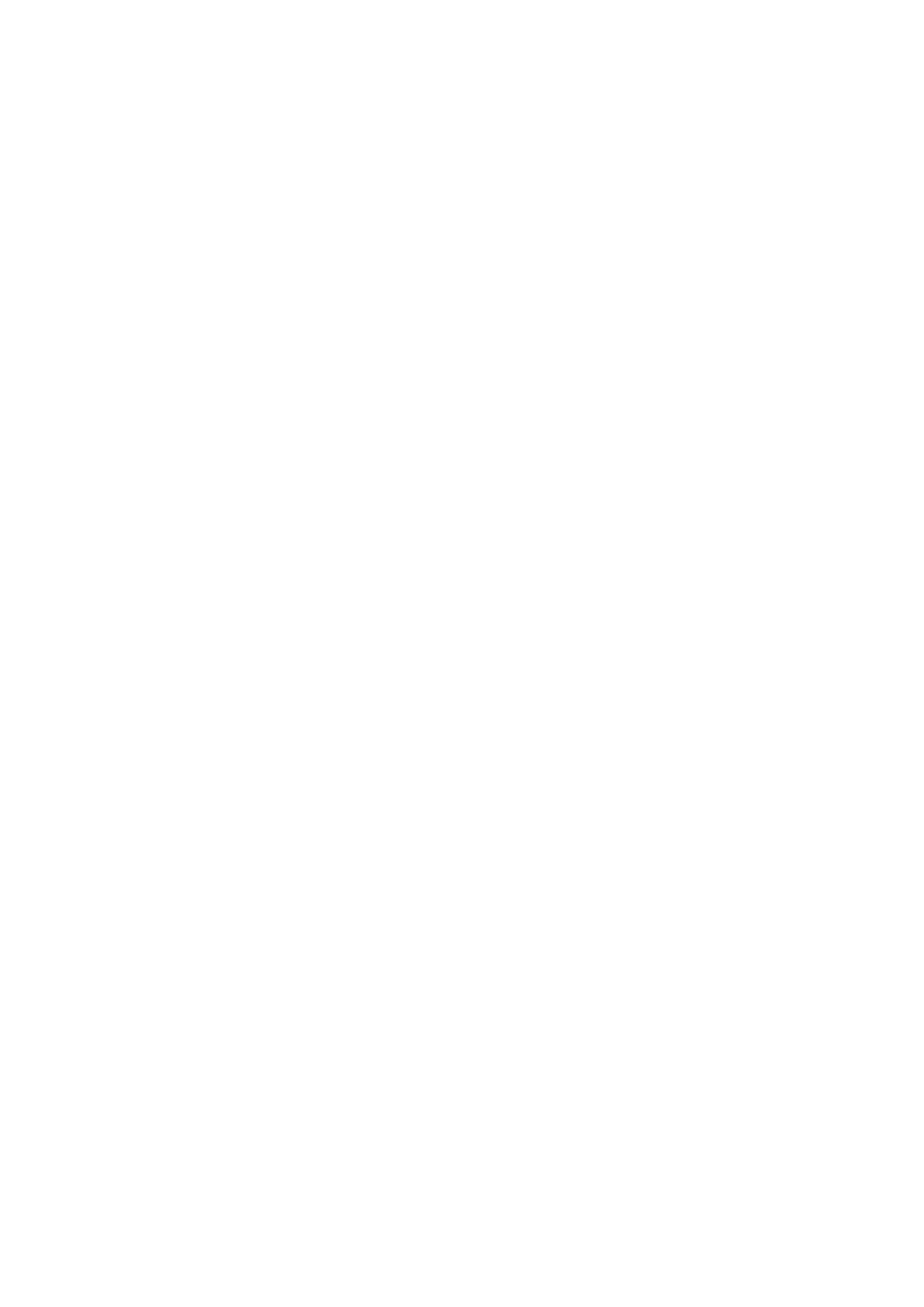|    | 9.2  |                                                                                                                                                                                                                                      |  |  |  |  |
|----|------|--------------------------------------------------------------------------------------------------------------------------------------------------------------------------------------------------------------------------------------|--|--|--|--|
|    | 9.3  |                                                                                                                                                                                                                                      |  |  |  |  |
| 10 |      |                                                                                                                                                                                                                                      |  |  |  |  |
|    | 10.1 |                                                                                                                                                                                                                                      |  |  |  |  |
|    | 10.2 |                                                                                                                                                                                                                                      |  |  |  |  |
|    |      |                                                                                                                                                                                                                                      |  |  |  |  |
|    |      |                                                                                                                                                                                                                                      |  |  |  |  |
|    |      | 10.2.3                                                                                                                                                                                                                               |  |  |  |  |
|    |      | 10.2.4                                                                                                                                                                                                                               |  |  |  |  |
|    |      | 10.2.5                                                                                                                                                                                                                               |  |  |  |  |
|    | 10.3 |                                                                                                                                                                                                                                      |  |  |  |  |
|    |      | 10.3.1<br>10.3.2                                                                                                                                                                                                                     |  |  |  |  |
|    |      | 10.3.3                                                                                                                                                                                                                               |  |  |  |  |
|    |      | 10.3.4                                                                                                                                                                                                                               |  |  |  |  |
|    | 10.4 |                                                                                                                                                                                                                                      |  |  |  |  |
|    |      | 10.4.1                                                                                                                                                                                                                               |  |  |  |  |
|    |      | 10.4.2                                                                                                                                                                                                                               |  |  |  |  |
|    |      | 10.4.3                                                                                                                                                                                                                               |  |  |  |  |
|    |      | 10.4.4                                                                                                                                                                                                                               |  |  |  |  |
|    | 10.5 |                                                                                                                                                                                                                                      |  |  |  |  |
|    |      | 10.5.1                                                                                                                                                                                                                               |  |  |  |  |
|    |      | 10.5.2                                                                                                                                                                                                                               |  |  |  |  |
|    |      | 10.5.3                                                                                                                                                                                                                               |  |  |  |  |
|    |      | 10.5.4                                                                                                                                                                                                                               |  |  |  |  |
|    |      | Requirement - Hierarchical multi-lingual terminology register schema 34<br>10.5.5                                                                                                                                                    |  |  |  |  |
|    |      | 10.5.6                                                                                                                                                                                                                               |  |  |  |  |
|    |      | 10.5.7                                                                                                                                                                                                                               |  |  |  |  |
|    |      | 10.5.8                                                                                                                                                                                                                               |  |  |  |  |
|    |      | 10.5.9                                                                                                                                                                                                                               |  |  |  |  |
|    |      |                                                                                                                                                                                                                                      |  |  |  |  |
|    |      |                                                                                                                                                                                                                                      |  |  |  |  |
|    |      |                                                                                                                                                                                                                                      |  |  |  |  |
|    |      |                                                                                                                                                                                                                                      |  |  |  |  |
|    |      |                                                                                                                                                                                                                                      |  |  |  |  |
|    |      | Annex A (normative) Abstract test suite <b>Executive</b> Suite and Security 36                                                                                                                                                       |  |  |  |  |
|    |      |                                                                                                                                                                                                                                      |  |  |  |  |
|    |      | Annex C (normative) Format of terminological entries <b>Manual Engineerian Constant Constant Constant Constant Constant Constant Constant Constant Constant Constant Constant Constant Constant Constant Constant Constant Const</b> |  |  |  |  |
|    |      | Annex D (informative) Example of a core information package - ISO/TC 211 Multi-Lingual                                                                                                                                               |  |  |  |  |
|    |      |                                                                                                                                                                                                                                      |  |  |  |  |
|    |      | Annex E (informative) Example of supplementary information package - ISO/TC 211                                                                                                                                                      |  |  |  |  |
|    |      |                                                                                                                                                                                                                                      |  |  |  |  |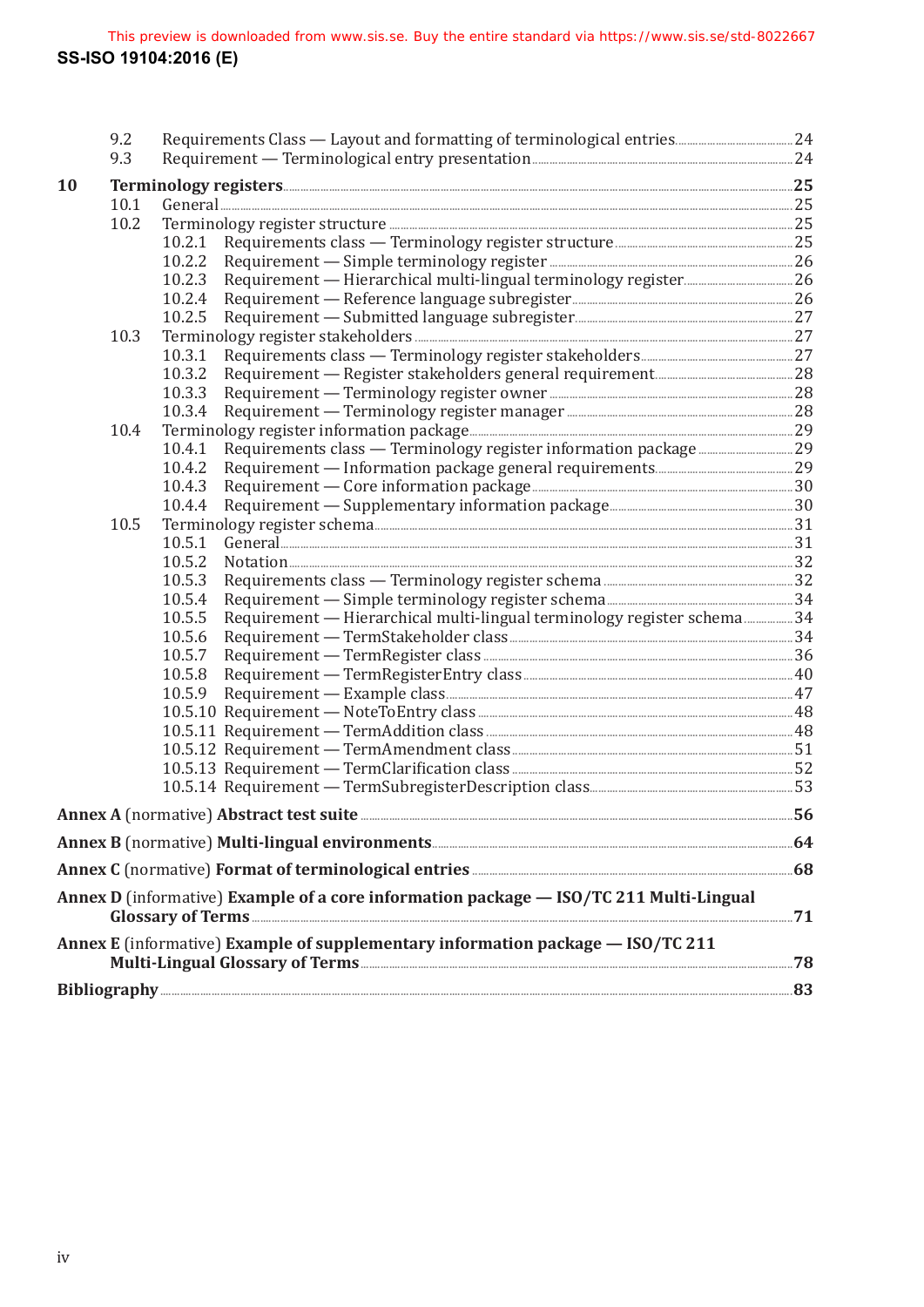### **Foreword**

ISO (the International Organization for Standardization) is a worldwide federation of national standards bodies (ISO member bodies). The work of preparing International Standards is normally carried out through ISO technical committees. Each member body interested in a subject for which a technical committee has been established has the right to be represented on that committee. International organizations, governmental and non-governmental, in liaison with ISO, also take part in the work. ISO collaborates closely with the International Electrotechnical Commission (IEC) on all matters of electrotechnical standardization.

The procedures used to develop this document and those intended for its further maintenance are described in the ISO/IEC Directives, Part 1. In particular the different approval criteria needed for the different types of ISO documents should be noted. This document was drafted in accordance with the editorial rules of the ISO/IEC Directives, Part 2 (see www.iso.org/directives).

Attention is drawn to the possibility that some of the elements of this document may be the subject of patent rights. ISO shall not be held responsible for identifying any or all such patent rights. Details of any patent rights identified during the development of the document will be in the Introduction and/or on the ISO list of patent declarations received (see www.iso.org/patents).

Any trade name used in this document is information given for the convenience of users and does not constitute an endorsement.

For an explanation on the meaning of ISO specific terms and expressions related to conformity assessment, as well as information about ISO's adherence to the World Trade Organization (WTO) principles in the Technical Barriers to Trade (TBT) see the following URL: www.iso.org/iso/foreword.html.

The committee responsible for this document is ISO/TC 211, *Geographic information/Geomatics*.

This first edition of ISO 19104 cancels and replaces ISO/TS 19104:2008, which has been technically revised.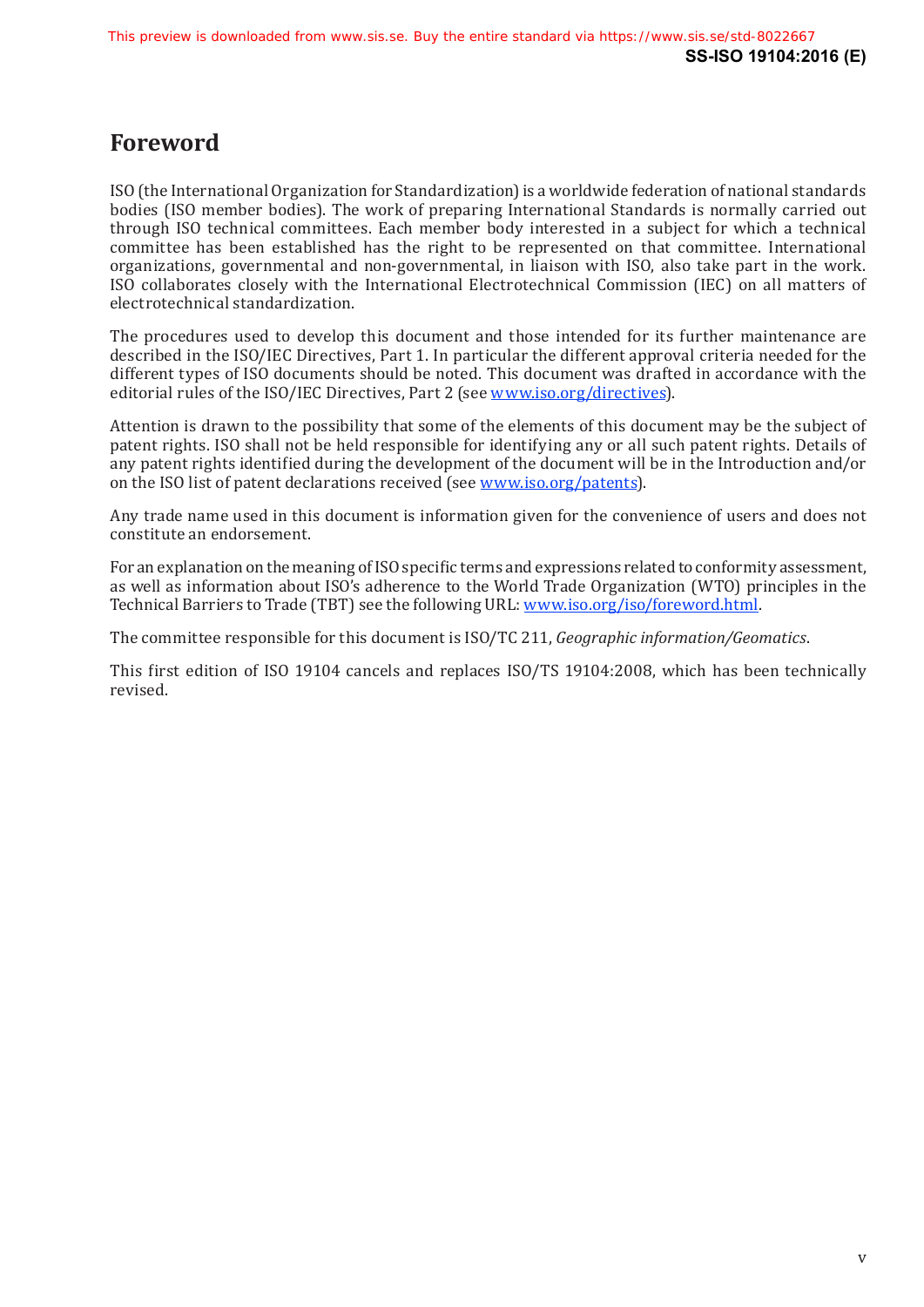### **Introduction**

A common language is an essential prerequisite to human communication. A simple knowledge of vocabulary however, is insufficient to guarantee effective communication. A word can have several meanings depending on the context in which it is used. Similarly, a concept can be referenced by several terms, each communicating a different connotation or level of emphasis.

The issues associated with language extend far beyond day-to-day communication. Every field of endeavour, from engineering to cookery, has its own vocabulary. To participate in discussions on a subject, it is necessary to understand both the terms and the context in which they are used. Imprecise usage (for example, by using two terms interchangeably when, in fact, they have distinctly different connotations) may have unfortunate consequences.

The risks compound considerably when translating terminology from one language (for example, English) to another (for example, Mandarin Chinese). The different cultures, language structures and character sets can present difficulties in ensuring that terminological entries in both languages have precisely the same meaning.

This document specifies requirements for the development of terminological entries in the field of geographic information. Its scope includes the development of concepts, the content and drafting of terminological entries, and the presentation of terminological records. It also includes guidelines for the cultural and linguistic adaptation of terminological entries based on the provisions of ISO 10241-2.

This document applies the provisions of ISO 19135-1 to the registration of geospatial concepts. A schema for the establishment of multi-lingual terminology registers is provided. The provisions of ISO 19135-1 regarding the management and maintenance of registers are also applied.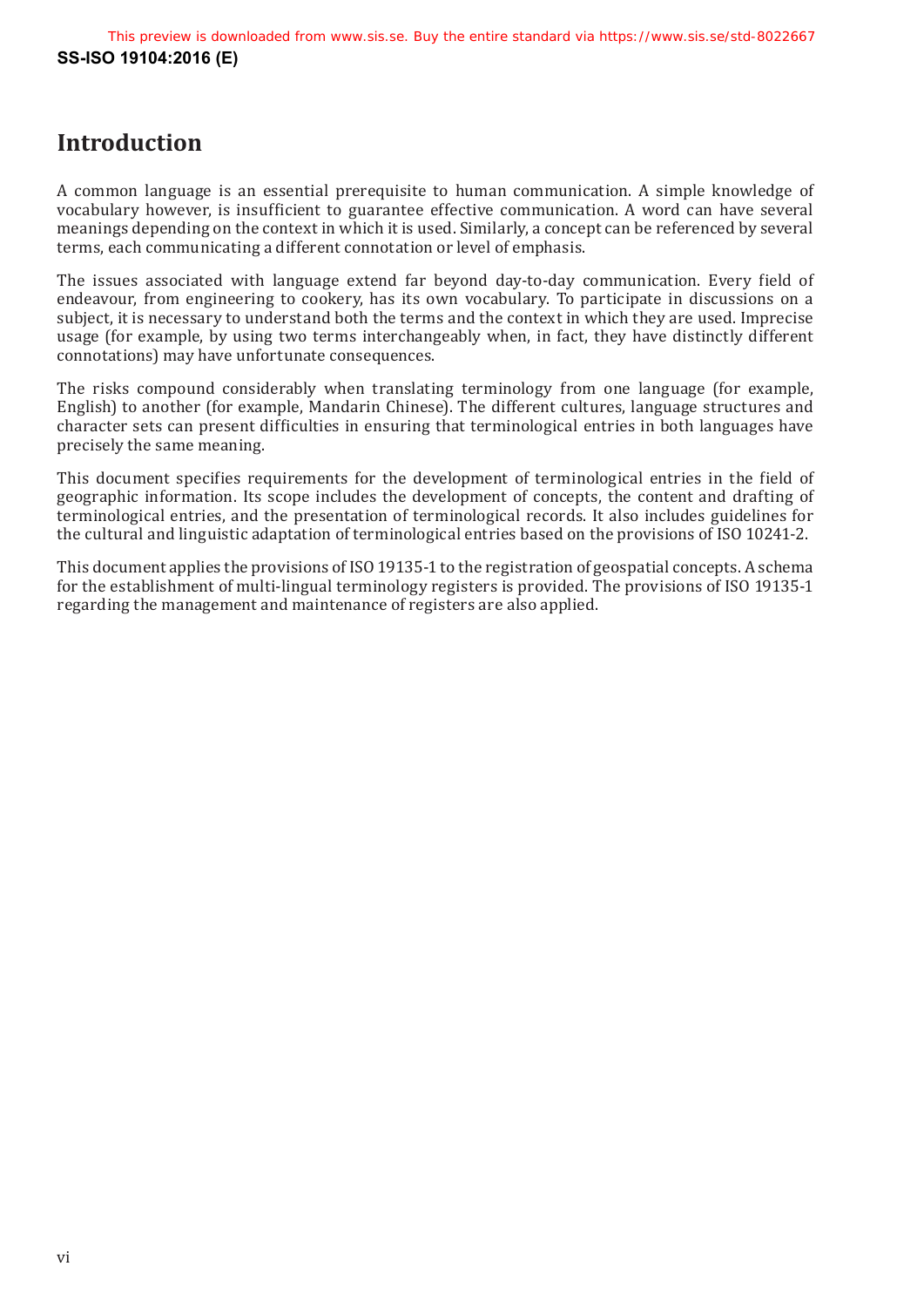## **Geographic information — Terminology**

### **1 Scope**

This document specifies requirements for the collection, management and publication of terminology in the field of geographic information.

The scope of this document includes

- selection of concepts, harmonization of concepts and development of concept systems,
- structure and content of terminological entries,
- term selection,
- definition preparation,
- cultural and linguistic adaptation,
- layout and formatting requirements in rendered documents, and
- establishment and management of terminology registers.

This document is applicable to International Standards and Technical Specifications in the field of geographic information.

#### **2 Conformance**

#### **2.1 Conformance class overview**

This document defines two aggregate conformance classes, namely

- terminological entry for preparing and publishing terminological entries, and
- terminology register for establishing and managing terminology registers.

Any terminological entry or terminology register claiming conformance with this document shall comply with its respective aggregate conformance class and shall satisfy the associated abstract test suite requirements described in Annex A.

#### **2.2 Terminological entry conformance class**

#### **2.2.1 Terminological entry aggregated conformance classes**

The terminological entry conformance class is an aggregate of five distinct conformance classes, namely

- selection and harmonization of concepts,
- terminological entry content,
- terminological entry drafting,
- cultural and linguistic adaptation, and
- layout and formatting of terminological entries.

The characteristics of the terminological entry conformance class are defined in Table 1.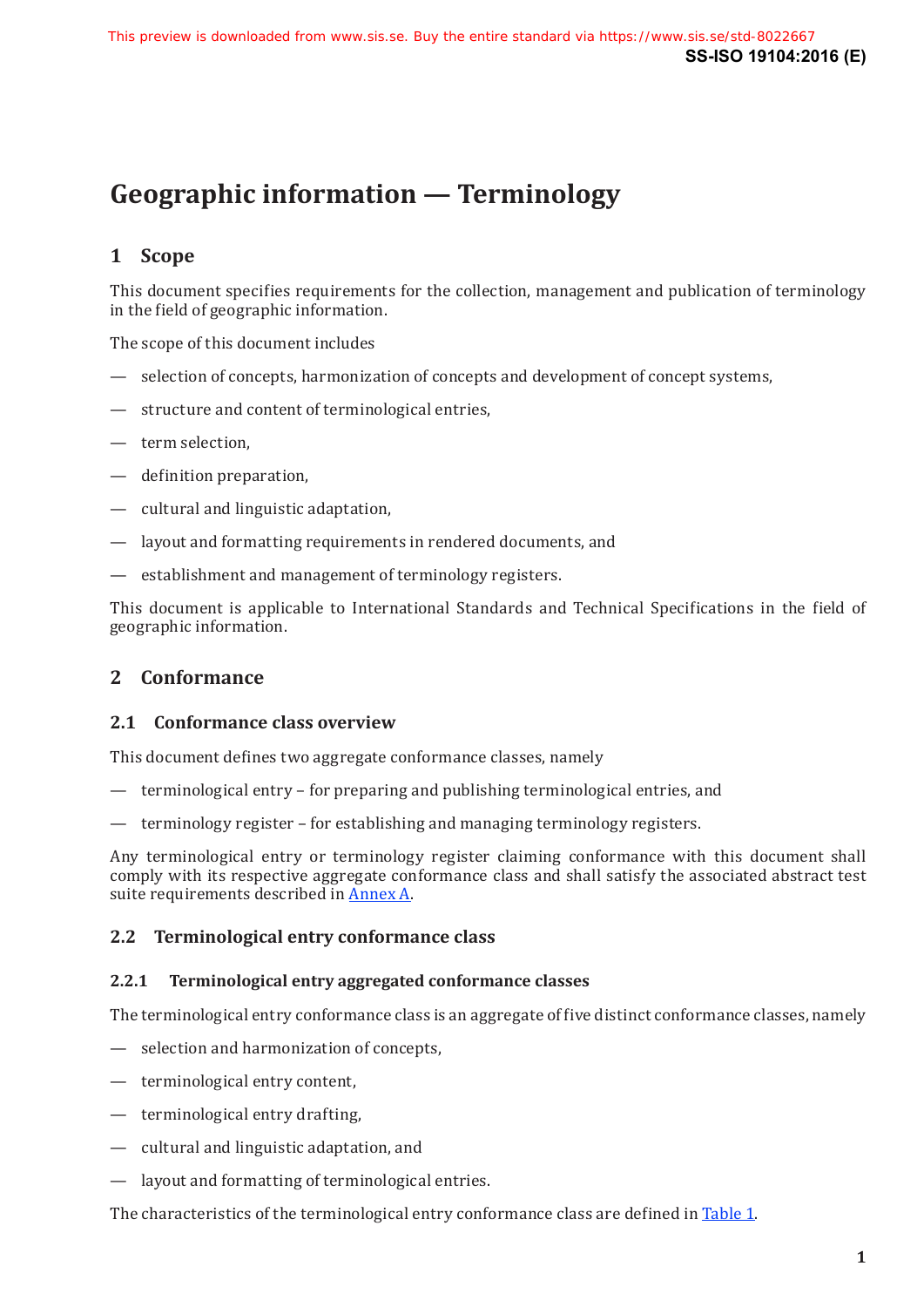| Conformance class identifier | terminological entry                                                      |  |
|------------------------------|---------------------------------------------------------------------------|--|
|                              | <http: 19104="" conf="" iso="" standards.iso.org="" tent=""></http:>      |  |
| Standardization target       | terminological entry                                                      |  |
| Dependency                   | 2.2.2 - Selection and harmonization of concepts conformance class         |  |
|                              | <http: 19104="" con="" conf="" iso="" standards.iso.org=""></http:>       |  |
| Dependency                   | 2.2.3 - Terminological entry content conformance class                    |  |
|                              | <http: 19104="" conf="" iso="" standards.iso.org="" tmm=""></http:>       |  |
| Dependency                   | 2.2.4 - Terminological entry drafting conformance class                   |  |
|                              | <http: 19104="" conf="" iso="" standards.iso.org="" ted=""></http:>       |  |
| Dependency                   | 2.2.5 - Cultural and linguistic adaptation conformance class              |  |
|                              | <http: 19104="" cla="" conf="" iso="" standards.iso.org=""></http:>       |  |
| Dependency                   | 2.2.6 - Layout and formatting of terminological entries conformance class |  |
|                              | <http: 19104="" conf="" iso="" pub="" standards.iso.org=""></http:>       |  |
| Requirements                 | All requirements in Tables 2, 3, 4, 5 and 6.                              |  |
| Tests                        | All tests in Tables 2, 3, 4, 5 and $6$ .                                  |  |

#### **Table 1 — Terminological entry conformance class**

#### **2.2.2 Selection and harmonization of concepts conformance class**

Table 2 defines the characteristics of the conformance class for the selection and harmonization of concepts.

| Conformance class identifier | concept selection                                                   |
|------------------------------|---------------------------------------------------------------------|
|                              | <http: 19104="" con="" conf="" iso="" standards.iso.org=""></http:> |
| Standardization target       | terminological entry                                                |
| Dependency                   | ISO 704:2009                                                        |
| Dependency                   | ISO 860:2007                                                        |
| Dependency                   | ISO 10241-1:2011                                                    |
| Requirements                 | All requirements in Clause 7                                        |
|                              | <http: 19104="" con="" iso="" req="" standards.iso.org=""></http:>  |
| <b>Tests</b>                 | All tests in <b>A.1</b>                                             |

#### **2.2.3 Terminological entry content conformance class**

Table 3 defines the characteristics of the conformance class for terminological entry content.

| Conformance class identifier | terminological entry content                                        |  |  |
|------------------------------|---------------------------------------------------------------------|--|--|
|                              | <http: 19104="" conf="" iso="" standards.iso.org="" tmm=""></http:> |  |  |
| Standardization target       | terminological entry                                                |  |  |
| Dependency                   | ISO 704:2009                                                        |  |  |
| Dependency                   | ISO 10241-1:2011                                                    |  |  |
| Requirements                 | All requirements in 8.2                                             |  |  |
|                              | <http: 19104="" iso="" req="" standards.iso.org="" tmm=""></http:>  |  |  |
| Tests                        | All tests in A.2                                                    |  |  |